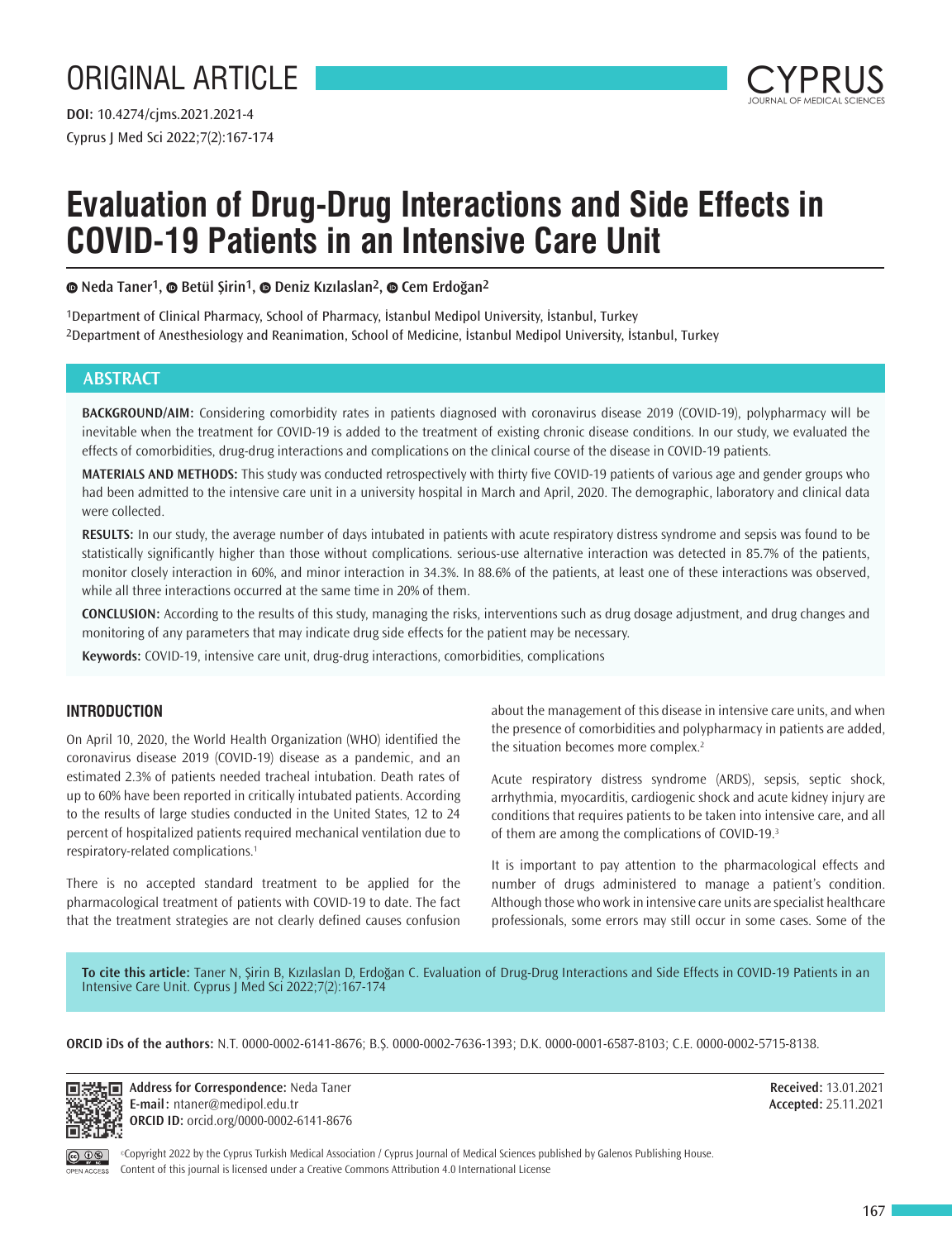main reasons underlying these errors are polypharmacy, inadequate compliance with the principles of rational drug use and drug-drug interactions. Furthermore, the most important factor causing drugdrug interactions is polypharmacy. When the literature is reviewed, it is observed that as the number of drugs used by the patient increases, the rate of drug-drug interaction increases. When the number of drugs used by the patient is more than 5, the drug interaction rate increases by 21%, when this number increases to 10 or above, the interaction rate reaches 100%.<sup>4</sup>

It is a common fact that the use of hydroxychloroquine concomitantly with other drugs that prolong the QT period should be avoided. However, our knowledge about the potential drug-drug interactions that can be caused by drugs used in the treatment of COVID-19, especially antiviral drugs, is limited.<sup>5</sup>

Our study was conducted retrospectively with COVID-19 patients who were admitted to the intensive care unit of a university hospital in March and April, 2020. In our study, we evaluated the effects of comorbidities, drug-drug interactions and complications on the clinical course of the disease in COVID-19 patients.

## **MATERIALS AND METHODS**

The study was approved by the research Ethics Committee of the İstanbul Medipol University (10840098-604.01.01-E.17838). Our study was conducted retrospectively with 35 COVID-19 patients of various age and gender groups who were admitted to an intensive care unit in a university hospital in March and April, 2020. Patients with stage 4 and 5 renal failure or liver failure were not included in this study. The laboratory results of the patients and the drug lists (orders) used in the hospital were collected in order to evaluate the interactions of favipiravir, hydroxychloroquine, azithromycin and tocilizumab used for the treatment of COVID-19 with those drugs used routinely in the intensive care unit as well as any side effects arising from their use. While evaluating interactions and examining side effects, Medscape, Liverpool COVID-19 Interactions, drugs.com, and up-to-date applications were used. The severity of drug interactions was evaluated in three separate categories, namely; serious-use alternative interaction, monitor closely interaction and minor interaction; and the rate at which each type of interaction occurred in patients was also calculated. As a result of these evaluations, the parameters that should be monitored to avoid interactions were determined. Among the variables which were found in all patients, electrocardiograms (ECGs) and laboratory values were examined respectively to check for QT prolongation and to monitor electrolyte levels. The relationship of drug-drug interactions and complications occurring in those patients with existing comorbidities were examined. The effect of complications on the number of days that patients were intubated was evaluated.

### **Statistical Analysis**

SPSS statistics for Windows version 15 (SPSS Inc. Chicago, IL, USA) was used for the statistical analysis. Descriptive statistics are given as number and percentage for categorical variables; mean, standard deviation, minimum, maximum, median, interquartile range are given for numerical variables. The proportions were compared with the chisquare test in independent groups. Independent group comparisons of numerical variables were made using the Mann–Whitney U test for the normal distribution condition. A statistical significance level of alpha was accepted as  $p<0.05$ .

## **RESULTS**

A total of 35 patients with a mean age of 63.7±13.7 years, a minimum of 30, a maximum of 94 years of age, 23 males (65.7%) 12 females (34.3%) were included in this study. The mean body mass index of the patients was  $31.1 \pm 4.8$  kg/m<sup>2</sup>. 91.4% of the patients had additional comorbid diseases. The most common comorbidities were determined to be hypertension (HT) at a rate of 57.1%, Diabetes mellitus (DM) at a rate of 34.3%, Asthma at a rate of 20%, Congestive heart failure (CHF) at a rate of 17.1%, and Coronary artery disease (CAD) at a rate of 14.3%. One patient had cardiac arrest and one patient had hepatotoxicity. Complications developing in patients and their rates were found to be 85.7% ARDS, 22.9% sepsis and 8.6% septic shock. 68.6% of the patients were intubated. The mean time that the patients were intubated was 7.1±5.6 days, and the median was 5 days (Table 1).

The average number of days intubated in patients with ARDS and sepsis was found to be statistically significantly higher than those without complications ( $p=0.004$ ,  $p=0.039$ ) (Table 2).

Serious-use alternative interaction was detected in 85.7% of the patients, monitor closely interaction in 60%, and minor interaction in 34.3%. In 88.6% of the patients, at least one of the interactions was observed, while all three interactions occurred at the same time in 20% of them. The number of serious-use alternatives observed in the patients was found to be a maximum of 9 and a median of 3 [interquartile range (IQR): 1–4], the number of monitor closely Interactions was a maximum of 8 and a median of 1 (IQR: 0–2), and minor interaction was a maximum of 3 and a median of 0 (IQR: 0–1) (Figure 1).

The serious-use alternative interaction rates in patients are summarized in Table 3 in order of frequency. The first column represents the drug combination showing interactions, the second column represents the percentage ratio of the number of patients administered, and the last column indicates the interaction type and parameters to be monitored. Accordingly, the most common parameter to be monitored in the patients is QT prolongation with a rate of 57.14%, which can occur with the simultaneous use of hydroxychloroquine and azithromycin. The combination of drugs that should be avoided and alternative drugs that can be preferred are azithromycin and enoxaparin (37.14%).

The monitor closely interaction rates detected in patients are summarized in Table 4. The most frequent three monitor closely interactions in patients were detected between propofol and midazolam with 11.43%, azithromycin and piperacillin with 8.57%, pantoprazole and clopidogrel with 8.57%.



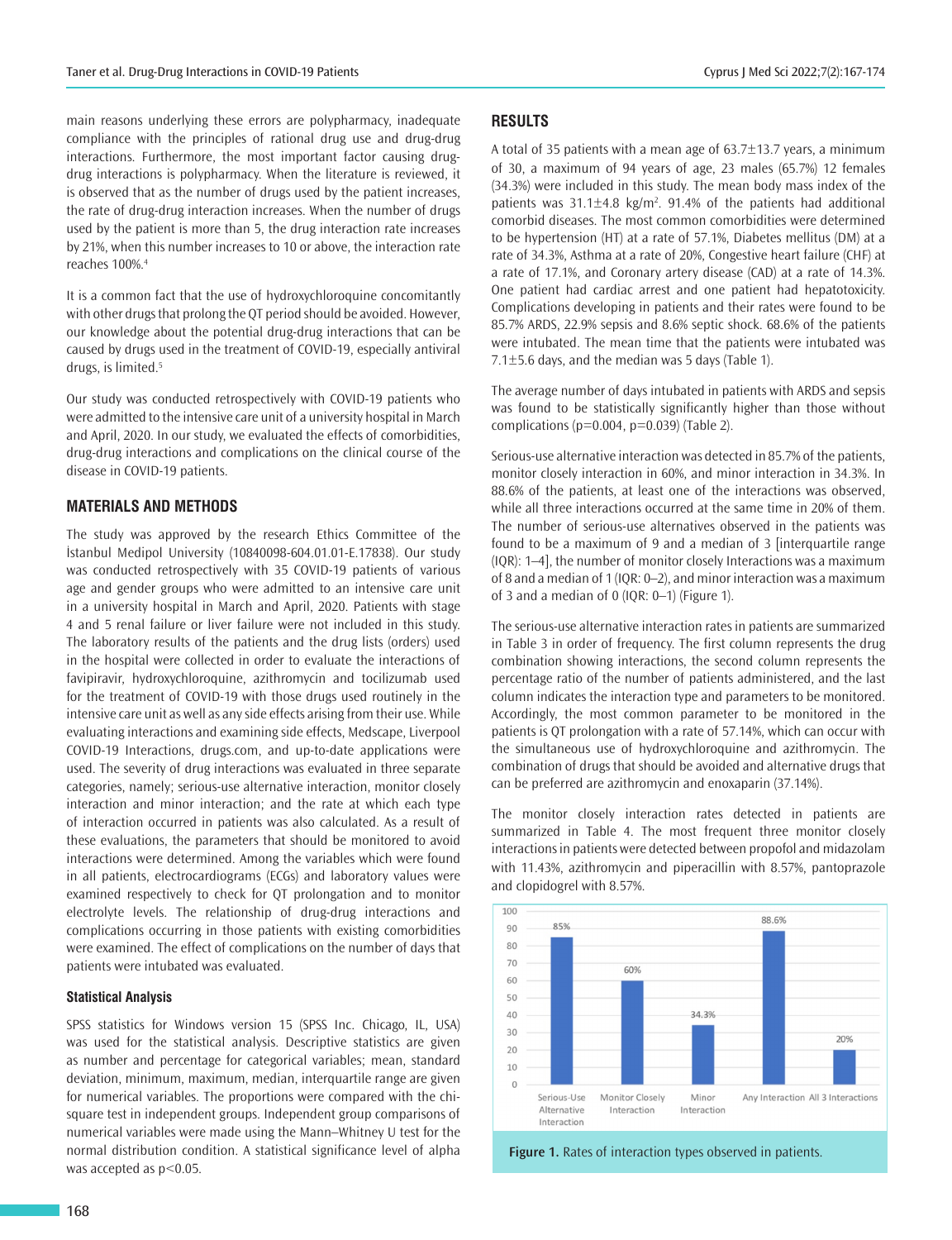The minor interaction rates determined in patients are summarized in Table 5 in order of frequency. The most frequent minor interaction rate was found between paracetamol and enoxaparin with a rate of 4.76%.

There was no statistically significant change in glomerular filtration rate (EGFR), aspartate aminotransferase (AST)-alanine transaminase (ALT), and SPO $_2$  values depending on the treatment applied (Table 6).

No statistically significant difference was found in the rates of serioususe alternative Interaction occurrence in patients with comorbidity (Table 7).

| Table 1. Categorical variables reflecting the clinical characteristics of the<br>patients |                      |                    |  |  |  |
|-------------------------------------------------------------------------------------------|----------------------|--------------------|--|--|--|
|                                                                                           | n                    |                    |  |  |  |
| Age, mean $\pm$ SD (min-max)                                                              | 63.7±13.7 (30-94)    |                    |  |  |  |
|                                                                                           | Male                 | 23 (65.7%)         |  |  |  |
| Gender, n (%)                                                                             | Female               | 12 (34.3%)         |  |  |  |
| BMI, mean $\pm$ SD (min-max)                                                              |                      | 31.1±4.8 (21.2-43) |  |  |  |
| Comorbidity, n (%)                                                                        |                      | 32 (91.4%)         |  |  |  |
| Hypertension                                                                              |                      | 20 (57.1%)         |  |  |  |
| <b>Diabetes</b>                                                                           |                      | 12 (34.3%)         |  |  |  |
| Asthma                                                                                    |                      | $7(20.0\%)$        |  |  |  |
| CHF                                                                                       |                      | 6(17.1%)           |  |  |  |
| CAD                                                                                       |                      | 5(14.3%)           |  |  |  |
| HL                                                                                        |                      | 3(8.6%)            |  |  |  |
| Kidney failure                                                                            |                      | 3(8.6%)            |  |  |  |
| Ca                                                                                        |                      | 3(8.6%)            |  |  |  |
| Hypothyroidism                                                                            |                      | 2(5.7%)            |  |  |  |
| <b>BPH</b>                                                                                |                      | 2(5.7%)            |  |  |  |
| Hypothyroidism                                                                            |                      | $1(2.9\%)$         |  |  |  |
| AF                                                                                        |                      | $1(2.9\%)$         |  |  |  |
| Parkinson/Alzheimer                                                                       |                      | $1(2.9\%)$         |  |  |  |
| Meningitis/Encephalitis                                                                   |                      | $1(2.9\%)$         |  |  |  |
| Arrhythmia                                                                                |                      | $1(2.9\%)$         |  |  |  |
| Panic attack                                                                              |                      | $1(2.9\%)$         |  |  |  |
| Neurogenic bladder                                                                        |                      | $1(2.9\%)$         |  |  |  |
| Goiter                                                                                    |                      | $1(2.9\%)$         |  |  |  |
| Cardiac arrest, n (%)                                                                     |                      | $1(2.9\%)$         |  |  |  |
| Hepatotoxicity, n (%)                                                                     |                      | $1(2.9\%)$         |  |  |  |
| Severe hypoxia, n (%)                                                                     |                      | $0(0.0\%)$         |  |  |  |
|                                                                                           | <b>ARDS</b>          | 30 (85.7%)         |  |  |  |
|                                                                                           | Sepsis               | 8 (22.9%)          |  |  |  |
| Complication, n (%)                                                                       | Septic shock         | 3(8.6%)            |  |  |  |
| Intubation, n (%)                                                                         | 24 (68.6%)           |                    |  |  |  |
| Number of days intubated, mean $\pm$ SD (min-max)                                         | $7.1 \pm 5.6$ (1-26) |                    |  |  |  |

BMI: body mass index, CHF: chronic heart failure, CAD: chronic artery disease, HL: hyperlipidemia, Ca: cancer, BPH: benign prostate hyperplasia, AF: atrial fibrillation, ARDS: acute respiratory distress syndrome, SD: standard deviation, min: minimum, max: maximum, n: number.

No statistically significant difference was found between the rates of complications in those patients with or without serious-use alternative, monitor closely and minor interactions (Table 8).

## **DISCUSSION**

In a retrospective study conducted by Mitra et al. $6$ , on 117 intensive care patients diagnosed with COVID-19, 73.5% of the patients had comorbidity. In our study, it was observed that 91.4% of the patients had additional comorbid diseases.

In our study, similar to the results of Nandy et al.<sup>7</sup> and Rodriguez-Morales et al.<sup>8</sup>, the most common comorbidity was determined to be hypertension, but its incidence rate was found to be relatively much higher (57.1%). In our results, hypertension is followed by type II DM (34.3%), asthma (20%), congestive heart failure (17%) and coronary artery disease (14.3%).

Similar to the results of some other studies, the data obtained from our study show that the most common complication seen in our patients is ARDS with a rate of 85.7%. The complications following ARDS were found to be sepsis (22.9%) and septic shock  $(8.6\%)^{2,9,10}$ 

Unlike the retrospective cohort study by Manolis et al.<sup>11</sup>, cardiac arrest occurred in only 1 patient and no other cardiac damage was detected.

Unlike some studies, there was no significant increase in AST and ALT levels in the patients who were included in our study, and hepatotoxicity developed in only one patient.<sup>12-14</sup>

According to a study by Leung et al.<sup>12</sup>, kidney involvement is also common in patients with COVID-19. The incidence of acute kidney injury was found to be around 0.5% to 29%. Acute kidney injury was found in 20% to 40% of COVID-19 patients in need of intensive care in Europe and the USA. In the study of Chen et al.<sup>14</sup>, five out of 51 patients had acute kidney injury. Unlike these results, none of our patients developed acute kidney injury.

Compared with the results of the case series examined by Grasselli et al.<sup>10</sup> and the study conducted by Bhatraju et al.<sup>15</sup>, the number of patients who needed intubation in our study was low (68.6%).

In the study of Petrilli et al.<sup>1</sup>, 23.6% of 5,279 COVID-19 patients needed mechanical ventilation and 60.4% of these patients died.

The results we obtained seem to be consistent with the results of that study (58.3%), but they were significantly higher than the results of

| Table 2. The number of days intubated in patients with or without<br>complications |         |                    |       |  |  |
|------------------------------------------------------------------------------------|---------|--------------------|-------|--|--|
| Number of days<br>p-value*<br>Median (IQR)<br>intubated                            |         |                    |       |  |  |
| <b>ARDS</b>                                                                        | None    | $0(0-0)$           | 0.004 |  |  |
|                                                                                    | Present | $5(1.75-8)$        |       |  |  |
| <b>Sepsis</b>                                                                      | None    | $2(0-6)$           | 0.039 |  |  |
|                                                                                    | Present | $6.5(4.25 - 8.75)$ |       |  |  |
| Septic shock                                                                       | None    | $3.5(0-6.75)$      | 0.112 |  |  |
|                                                                                    | Present | $8(5-9)$           |       |  |  |
| *Mann-Whitney U test, ARDS: acute respiratory distress syndrome, IQR:              |         |                    |       |  |  |

interquartile range.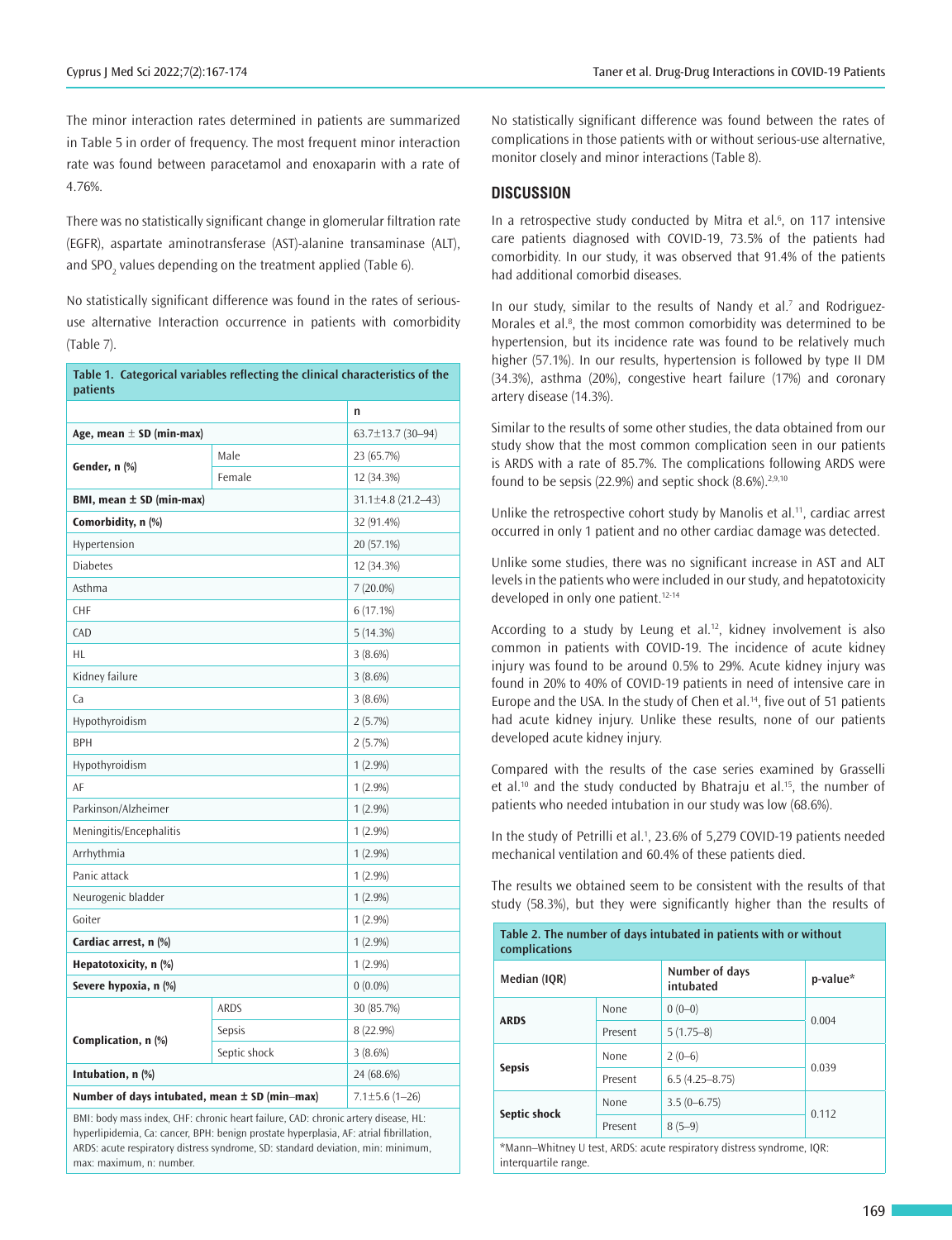Mitra et al.<sup>6</sup> (15.4%) and Hur et al.<sup>16</sup> (15.2%).

In the study by Petrilli et al.<sup>1</sup>, the most common comorbidities associated with decreased oxygen saturation were determined to be heart failure and chronic kidney disease. Consistent with that study, the fact that at least one comorbidity was seen in 87% of the patients who needed intubation in our study shows that oxygenation is affected by comorbidities in patients with COVID-19.

The fact that the average number of days intubated in patients with

ARDS and sepsis in our study was statistically higher than those without complications confirms the results of the study by Lakoh et al.<sup>17</sup>.

In our study, the mean duration of intubation of the patients was found to be 7.1±5.6 days, and this result seems similar to the results of the study by Hur et al.<sup>16</sup>.

The meta-analysis conducted by Awortwe and Cascorbi<sup>5</sup> advocated that attention should be paid to symptoms that may indicate drug side effects, particularly cardiac arrhythmias, through drug-drug interactions

| Table 3. Serious-use alternative interaction rates in patients and the variables to be followed |                |       |                                         |  |  |
|-------------------------------------------------------------------------------------------------|----------------|-------|-----------------------------------------|--|--|
| Serious-use alternative interaction                                                             | <b>Number</b>  | %     | To be followed                          |  |  |
| Hydroxychloroquine + azithromycin                                                               | 20             | 57.14 | Qt prolongation                         |  |  |
| Azithromycin + enoxaparin                                                                       | 13             | 37.14 | Avoid or use alternate drug             |  |  |
| Favipiravir + paracetamol                                                                       | 9              | 25.71 | Paracetamol doses should be monitoring  |  |  |
| Hydroxychloroquine + metoprolol                                                                 | 6              | 17.14 | Qt prolongation                         |  |  |
| Hydroxychloroquine + insulin                                                                    | 5              | 14.29 | Decrease doses insulin maybe required   |  |  |
| Hydroxychloroquine + rocuronium                                                                 | 5              | 14.29 | Monitor and adjust rocuronium as needed |  |  |
| Azithromycin + amlodipine                                                                       | $\overline{4}$ | 11.43 | Qt prolongation                         |  |  |
| Hydroxychloroquine + amlodipine                                                                 | $\overline{4}$ | 11.43 | Qt prolongation                         |  |  |
| Hydroxychloroquine + furosemide                                                                 | $\overline{4}$ | 11.43 | Qt prolongation/electrolyte monitoring  |  |  |
| Azithromycin + metoprolol                                                                       | 3              | 8.57  | Qt prolongation                         |  |  |
| Hydroxychloroquine + propofol                                                                   | 3              | 8.57  | Qt prolongation                         |  |  |
| Hydroxychloroquine + tocilizumab                                                                | 3              | 8.57  | Avoid or use alternate drug             |  |  |
| Azithromycin + furosemide                                                                       | $\overline{2}$ | 5.71  | Qt prolongation/electrolyte monitoring  |  |  |
| Azithromycin + hydrochlorothiazide                                                              | $\overline{2}$ | 5.71  | Qt prolongation/electrolyte monitoring  |  |  |
| Azithromycin + propofol                                                                         | $\overline{2}$ | 5.71  | Qt prolongation                         |  |  |
| Hydroxychloroquine + hydrochlorothiazide                                                        | $\overline{2}$ | 5.71  | Qt prolongation/electrolyte monitoring  |  |  |
| Hydroxychloroquine + clopidogrel                                                                | $\overline{2}$ | 5.71  | Use cautiously                          |  |  |
| Hydroxychloroquine + metoclopramide                                                             | $\overline{2}$ | 5.71  | Qt prolongation                         |  |  |
| Piperacillin + enoxaparin                                                                       | $\overline{2}$ | 5.71  | Avoid or use alternate drug             |  |  |
| Propofol + norepinephrine                                                                       | $\overline{2}$ | 5.71  | Avoid or use alternate drug             |  |  |
| Azithromycin + amiodarone                                                                       | 1              | 2.86  | Qt prolongation                         |  |  |
| Azithromycin + dexmedetomidine                                                                  | 1              | 2.86  | Qt prolongation                         |  |  |
| Azithromycin + digoxin                                                                          | $\mathbf{1}$   | 2.86  | Qt prolongation                         |  |  |
| Azithromycin + heparin                                                                          | 1              | 2.86  | Avoid or use alternate drug             |  |  |
| Azithromycin + ondansetron                                                                      | 1              | 2.86  | Qt prolongation                         |  |  |
| Digoxin + metoprolol                                                                            | 1              | 2.86  | Avoid or use alternate drug             |  |  |
| Heparin + cilostazol                                                                            | 1              | 2.86  | Avoid or use alternate drug             |  |  |
| Hydroxychloroquine + amiodarone                                                                 | 1              | 2.86  | Qt prolongation                         |  |  |
| Hydroxychloroquine + dexamethasone                                                              | $\mathbf{1}$   | 2.86  | Use with caution                        |  |  |
| Hydroxychloroquine + dexmedetomidine                                                            | $\mathbf{1}$   | 2.86  | Qt prolongation                         |  |  |
| Hydroxychloroquine + digoxin                                                                    | $\mathbf{1}$   | 2.86  | Qt prolongation                         |  |  |
| Hydroxychloroquine + ondansetron                                                                | $\mathbf{1}$   | 2.86  | Qt prolongation                         |  |  |
| Ketamine + norepinephrine                                                                       | $\mathbf{1}$   | 2.86  | Use cautiously                          |  |  |
| Metoprolol + furosemide                                                                         | $\mathbf{1}$   | 2.86  | Use cautiously                          |  |  |
| Ceftriaxone + enoxaparin                                                                        | $\mathbf{1}$   | 2.86  | Avoid or use alternate drug             |  |  |
| No interaction                                                                                  | 5              | 14.29 |                                         |  |  |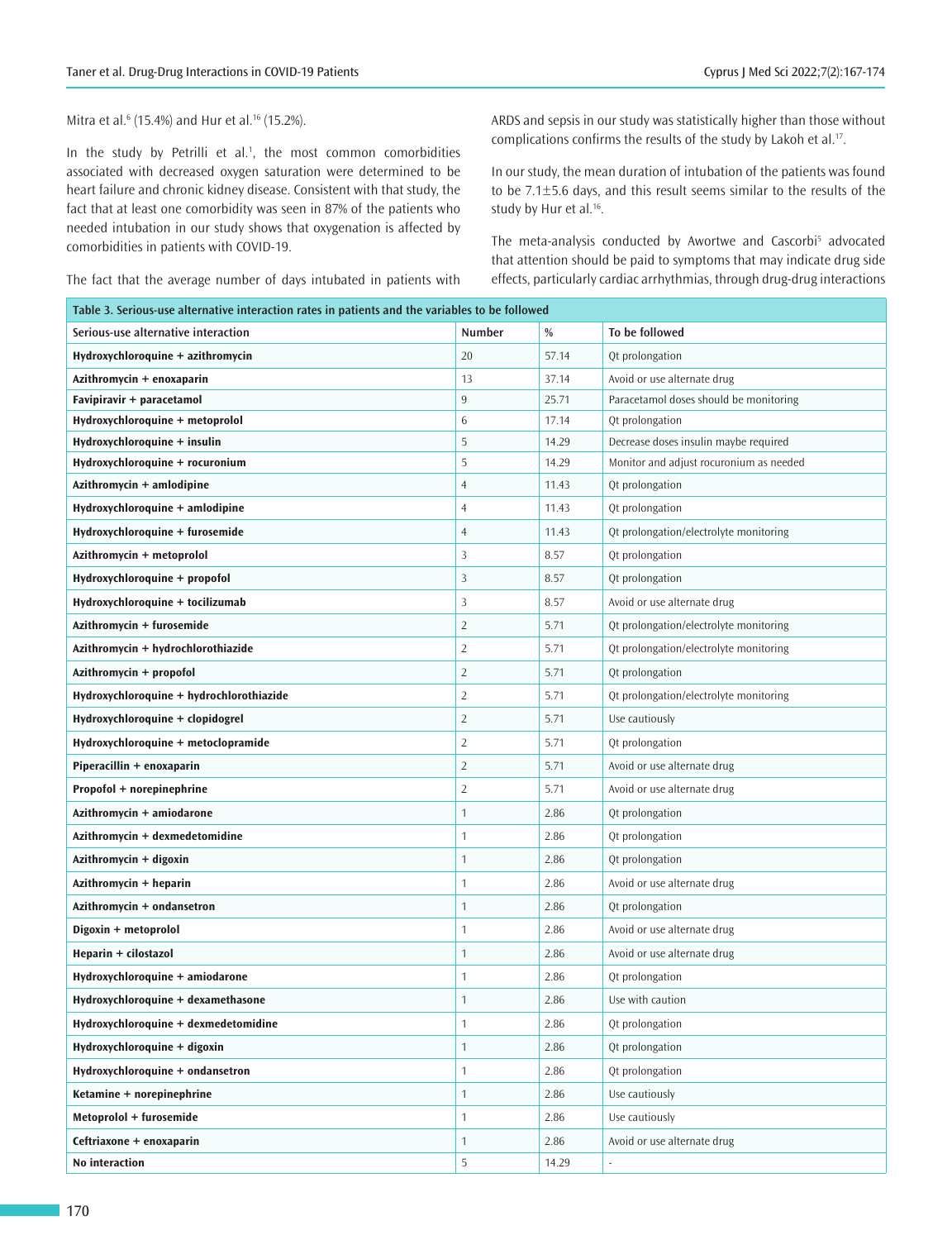| Table 4. Monitor closely interaction rates detected in patients |                |                                    |  |  |  |
|-----------------------------------------------------------------|----------------|------------------------------------|--|--|--|
|                                                                 |                | <b>Monitor closely interaction</b> |  |  |  |
|                                                                 | n              | $\frac{0}{0}$                      |  |  |  |
| Propofol + midazolam                                            | $\overline{4}$ | 11.43                              |  |  |  |
| Azithromycin + piperacillin                                     | 3              | 8.57                               |  |  |  |
| Pantoprazole + clopidogrel                                      | 3              | 8.57                               |  |  |  |
| Enoxaparin + aspirin                                            | 2              | 5.71                               |  |  |  |
| Metoprolol + furosemide                                         | $\overline{2}$ | 5.71                               |  |  |  |
| Metoprolol + potassium citrate                                  | $\overline{2}$ | 5.71                               |  |  |  |
| Midazolam + norepinephrine                                      | $\overline{2}$ | 5.71                               |  |  |  |
| Norepinephrine + midazolam                                      | $\overline{2}$ | 5.71                               |  |  |  |
| Amiodarone + metoprolol                                         | 1              | 2.86                               |  |  |  |
| Aspirin + potassium citrate                                     | 1              | 2.86                               |  |  |  |
| Azithromycin + rocuronium                                       | 1              | 2.86                               |  |  |  |
| Azithromycin + tolvaptan                                        | 1              | 2.86                               |  |  |  |
| Dexamethasone + enoxaparin                                      | 1              | 2.86                               |  |  |  |
| Dexamethasone + finasteride                                     | $\mathbf{1}$   | 2.86                               |  |  |  |
| Dexmedetomidine + morphine                                      | 1              | 2.86                               |  |  |  |
| Doxazosin + metoprolol                                          | 1              | 2.86                               |  |  |  |
| Enocaparin + clopidogrel                                        | $\mathbf{1}$   | 2.86                               |  |  |  |
| Enoxaparin + ibuprofen                                          | 1              | 2.86                               |  |  |  |
| Enoxaparin + clopidogrel                                        | $\mathbf{1}$   | 2.86                               |  |  |  |
| Enoxaparin + ramipril                                           | 1              | 2.86                               |  |  |  |
| Enoxaparin + ketoprofen                                         | 1              | 2.86                               |  |  |  |
| Epinephrine + azithromycin                                      | 1              | 2.86                               |  |  |  |
| Epinephrine + furosemide                                        | 1              | 2.86                               |  |  |  |
| Furosemide + aspirin                                            | 1              | 2.86                               |  |  |  |
| Ketamine + midazolam                                            | 1              |                                    |  |  |  |
|                                                                 |                | 2.86                               |  |  |  |
| Clopidogrel + aspirin                                           | 1              | 2.86                               |  |  |  |
| Meropenem + digoxin                                             | 1              | 2.86                               |  |  |  |
| Methylprednisolone + enoxaparin                                 | $\mathbf{1}$   | 2.86                               |  |  |  |
| Methylprednisolone + midazolam                                  | $\mathbf{1}$   | 2.86                               |  |  |  |
| Methylprednisolone + rocuronium                                 | 1              | 2.86                               |  |  |  |
| Metoprolol + aspirin                                            | 1              | 2.86                               |  |  |  |
| Metoprolol + digoxin                                            | 1              | 2.86                               |  |  |  |
| Metoprolol + norepinephrine                                     | 1              | 2.86                               |  |  |  |
| Metoprolol + propofol                                           | 1              | 2.86                               |  |  |  |
| Metoprolol + tolvaptan                                          | 1              | 2.86                               |  |  |  |
| Midazolam + epinephrine                                         | 1              | 2.86                               |  |  |  |
| Midazolam + norepinephrine                                      | $\mathbf{1}$   | 2.86                               |  |  |  |
| Midazolam + tramadol                                            | 1              | 2.86                               |  |  |  |
| Norepinephrine + furosemide                                     | $\mathbf{1}$   | 2.86                               |  |  |  |
| Pentobarbital + midazolam                                       | $\mathbf{1}$   | 2.86                               |  |  |  |
| Pentobarbital + propofol                                        | $\mathbf{1}$   | 2.86                               |  |  |  |
| Pentobarbital + tramadol                                        | $\mathbf{1}$   | 2.86                               |  |  |  |
| Potassium citrate + epinephrine                                 | $\mathbf{1}$   | 2.86                               |  |  |  |
| Potassium citrate + furosemide                                  | 1              | 2.86                               |  |  |  |
| Potassium citrate + insulin                                     | $\mathbf{1}$   | 2.86                               |  |  |  |
| Propofol + tramadol                                             | $\mathbf{1}$   | 2.86                               |  |  |  |
|                                                                 | $\mathbf{1}$   | 2.86                               |  |  |  |
| Ramipril + doxazosin                                            |                |                                    |  |  |  |
| Ramipril + potassium citrate                                    | $\mathbf{1}$   | 2.86                               |  |  |  |
| Telmisartan + insulin                                           | $\mathbf{1}$   | 2.86                               |  |  |  |

| Table 5. Minor interaction rates detected in patients |                          |               |  |  |
|-------------------------------------------------------|--------------------------|---------------|--|--|
|                                                       | <b>Minor interaction</b> |               |  |  |
|                                                       | n                        | $\frac{0}{0}$ |  |  |
| Paracetamol + enoxaparin                              | 5                        | 4.76          |  |  |
| Amlodipine + rocuronium                               | 1                        | 0.95          |  |  |
| Amlodipine + rocuronium                               | $\mathbf{1}$             | 0.95          |  |  |
| Ascorbic acid + aspirin                               | 1                        | 0.95          |  |  |
| Ascorbic acid + aspirin                               | 1                        | 0.95          |  |  |
| Dextroz + magnesium sulphate                          | 1                        | 0.95          |  |  |
| Enoxaparin + paracetamol                              | 1                        | 0.95          |  |  |
| Ibuprofen + acyclovir                                 | 1                        | 0.95          |  |  |
| Levetiracetam + paracetamol                           | $\mathbf{1}$             | 0.95          |  |  |
| Norepinephrine + furosemide                           | 1                        | 0.95          |  |  |
| Pentobarbital + pantoprazole                          | 1                        | 0.95          |  |  |
| Ceftazidime + aspirin                                 | 1                        | 0.95          |  |  |
| n: number.                                            |                          |               |  |  |

**Table 6. Change in EGFR, AST-ALT-SPO<sup>2</sup> values depending on the treatment applied**

| αμμιιτα          |                     |                              |                     |
|------------------|---------------------|------------------------------|---------------------|
|                  |                     | Mean $\pm$ SD (min-max)      | Median (IQR)        |
|                  | First day           | 78.2±34.2 (30-160)           | 84 (48-107)         |
|                  | Median day          | 80.7±45.8 (21-201)           | 82 (44-109)         |
| <b>EGFR</b>      | The last day        | 77.1±38.3 (12-136)           | 79 (42-108)         |
|                  | p-value*            | 0.774                        | $\frac{1}{2}$       |
|                  | First day           | $50.5 \pm 34.0$ (10.9-193)   | $40.7(28.9 - 63.3)$ |
|                  | Median day          | 97.9±172.8 (11.2-900.7)      | $46.4(27.6 - 76.4)$ |
| <b>AST</b>       | The last day        | $63.5 \pm 49.4$ (11.4-204.3) | 48.3 (25.8-85.3)    |
|                  | p-value#            | 0.074                        |                     |
|                  | First day           | 35.1±23.8 (4.2-112.7)        | 32 (17.3-42)        |
|                  | Median day          | 86.1±190.0 (3.7-1041)        | 34.1 (21.3-52.1)    |
| <b>ALT</b>       | The last day        | 64.8±81.4 (3.4-337)          | 38.1 (22.2-69)      |
|                  | p-value#            | 0.165                        |                     |
|                  | First day           | $87.8 \pm 6.1(73 - 100)$     | 88 (84-92)          |
|                  | Median day. lowest  | 88.1±12.5 (19-96)            | 90 (87-93)          |
| SPO <sub>2</sub> | Last day. lowest    | 87.3±13.6 (20-99)            | 91 (85-94)          |
|                  | p-value#            | 0.592                        |                     |
|                  | First day           | $95.8 \pm 3.6$ (85-100)      | 96 (93-99)          |
|                  | Median day. highest | $95.3 \pm 12.4$ (25-100)     | 98 (96-99)          |
| SPO <sub>2</sub> | Last day. highest   | 94.7±12.2 (27-100)           | 98 (95-99)          |
|                  | p-value#            | 0.091                        | ÷,                  |
|                  |                     |                              |                     |

\*Repeated measures ANOVA, #Friedman test.

EGFR: glomerular filtration rate, AST: aspartate aminotransferase, ALT: alanine aminotransferase, SPO<sub>2</sub>: oxygen saturation, min: minimum, max: maximum, SD: standard deviation, IQR: interquartile range.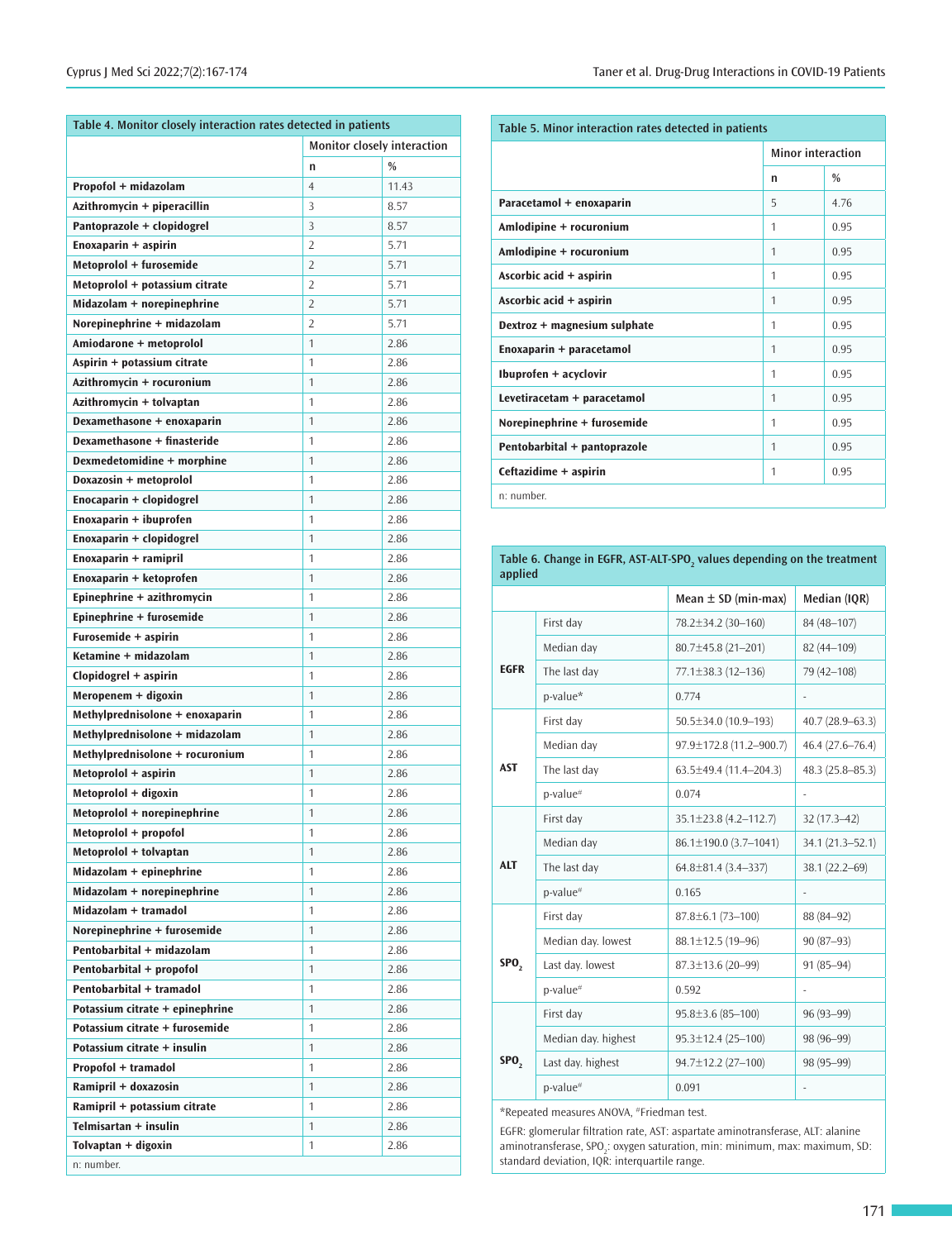| Table 7. Serious-use alternative drug interactions in comorbidities |         |                                        |        |         |
|---------------------------------------------------------------------|---------|----------------------------------------|--------|---------|
|                                                                     |         | Serious-use alternative<br>interaction |        |         |
|                                                                     |         | n                                      | %      | p-value |
| Comorbidity                                                         | None    | 3                                      | 100.0% | 1.000   |
|                                                                     | Present | 27                                     | 84.4%  |         |
| Asthma                                                              | None    | 24                                     | 85.7%  | 1.000   |
|                                                                     | Present | 6                                      | 85.7%  |         |
| Hypertension                                                        | None    | 13                                     | 86.7%  | 1.000   |
|                                                                     | Present | 17                                     | 85.0%  |         |
| <b>Type I DM</b>                                                    | None    | 29                                     | 85.3%  | 1.000   |
|                                                                     | Present | 1                                      | 100.0% |         |
| <b>Type II DM</b>                                                   | None    | 20                                     | 83.3%  | 1.000   |
|                                                                     | Present | 10                                     | 90.9%  |         |
| Ca                                                                  | None    | 27                                     | 84.4%  | 1.000   |
|                                                                     | Present | 3                                      | 100.0% |         |
| Neurogenic bladder                                                  | None    | 29                                     | 85.3%  | 1.000   |
|                                                                     | Present | $\mathbf{1}$                           | 100.0% |         |
| Goiter                                                              | None    | 29                                     | 85.3%  | 1.000   |
|                                                                     | Present | $\mathbf{1}$                           | 100.0% |         |
|                                                                     | None    | 29                                     | 87.9%  |         |
| Hypothyroidism                                                      | Present | 1                                      | 50.0%  | 0.269   |
| <b>CAD</b>                                                          | None    | 26                                     | 86.7%  | 0.561   |
|                                                                     | Present | $\overline{4}$                         | 80.0%  |         |
| <b>CHF</b>                                                          | None    | 24                                     | 82.8%  | 0.561   |
|                                                                     | Present | 6                                      | 100.0% |         |
| Parkinson/                                                          | None    | 29                                     | 85.3%  |         |
| <b>Alzheimer</b>                                                    | Present | $\mathbf{1}$                           | 100.0% | 1.000   |
| <b>BPH</b>                                                          | None    | 28                                     | 84.8%  |         |
|                                                                     | Present | $\overline{2}$                         | 100.0% | 1.000   |
| HL.                                                                 | None    | 27                                     | 84.4%  | 1.000   |
|                                                                     | Present | 3                                      | 100.0% |         |
|                                                                     | None    | 30                                     | 88.2%  |         |
| Hypothyroidism                                                      | Present | $\overline{0}$                         | 0.0%   | 0.143   |
| AF                                                                  | None    | 29                                     | 85.3%  |         |
|                                                                     | Present | $\mathbf{1}$                           | 100.0% | 1.000   |
| Meningitis/                                                         | None    | 29                                     | 85.3%  |         |
| <b>Encephalitis</b>                                                 | Present | $\mathbf{1}$                           | 100.0% | 1.000   |
|                                                                     | None    | 27                                     | 84.4%  |         |
| <b>Kidney failure</b>                                               | Present | 3                                      | 100.0% | 1.000   |
|                                                                     | None    | 30                                     | 88.2%  |         |
| Arrhythmia                                                          | Present | $\overline{0}$                         | 0.0%   | 0.143   |
|                                                                     | None    | 30                                     | 88.2%  |         |
| <b>Panic attack</b>                                                 | Present | $\overline{0}$                         | 0.0%   | 0.143   |
|                                                                     |         |                                        |        |         |

DM: diabetes mellitus, Ca: cancer, CAD: chronic artery disease, CHF: chronic heart failure, BPH: benign prostate hyperplasia, HL: hyperlipidemia, AF: atrial fibrillation. in this population. In our study, no statistically significant difference was found in the drug interaction rates resulting from the patients having comorbidity. No statistically significant change was found in the parameters reflecting organ functions (EGFR, AST-ALT, SPO<sub>2</sub>, ECG) from the first day to the last day of hospitalization, depending on the treatment we applied in the intensive care unit of our hospital.<sup>5</sup>

In New York city, arrhythmia was reported in 18.5% of 130 patients who needed invasive mechanical ventilation, and 95.8% of these patients developed atrial arrhythmia. In an Italian cohort of 99 patients hospitalized with COVID-19, atrial fibrillation occurred in 19% of all cases and 36% of those patients with underlying cardiovascular disease. The most common cause of drug-related life-threatening ventricular arrhythmias was reported to be antiarrhythmic drug-drug interactions, and 74% of these cases were associated with QT prolongation.<sup>18</sup> In our study, no statistically significant difference was found between drug interaction rates and the occurrence of complications in those patients with complications.

In the study of Hosseinpoor et al.<sup>19</sup>, which included 200 COVID-19 patients hospitalized in an intensive care unit, QT prolongation and related drug-drug interactions were evaluated. QT prolongation

| Table 8. Complication occurrence rates in patients with and without<br>serious-use alternative interaction |                |                                     |                |               |         |  |
|------------------------------------------------------------------------------------------------------------|----------------|-------------------------------------|----------------|---------------|---------|--|
|                                                                                                            |                | Serious-use alternative interaction |                |               |         |  |
|                                                                                                            | None           |                                     | Present        |               | p-value |  |
|                                                                                                            | n              | $\frac{0}{0}$                       | n              | $\frac{0}{0}$ |         |  |
| <b>ARDS</b>                                                                                                | 5              | 100.0                               | 25             | 83.3          | 1.000   |  |
| <b>Sepsis</b>                                                                                              | 3              | 60.0                                | 5              | 16.7          | 0.067   |  |
| Septic shock                                                                                               | $\mathbf{1}$   | 20.0                                | $\overline{2}$ | 6.7           | 0.380   |  |
| <b>Cardiac arrest</b>                                                                                      | $\overline{0}$ | 0.0                                 | 1              | 4.8           | 1.000   |  |
| Hepatotoxicity                                                                                             | $\theta$       | 0.0                                 | 1              | 4.8           | 1.000   |  |
| <b>Intubation</b>                                                                                          | $\overline{4}$ | 80.0                                | 20             | 66.7          | 1.000   |  |
|                                                                                                            |                | Monitor closely interaction         |                |               |         |  |
|                                                                                                            | None           |                                     |                | Present       | p-value |  |
|                                                                                                            | n              | $\frac{0}{0}$                       | n              | $\frac{0}{0}$ |         |  |
| <b>ARDS</b>                                                                                                | 13             | 92.9                                | 17             | 81.0          | 0.627   |  |
| <b>Sepsis</b>                                                                                              | 3              | 21.4                                | 5              | 23.8          | 1.000   |  |
| Septic shock                                                                                               | $\overline{2}$ | 14.3                                | 1              | 4.8           | 0.551   |  |
| <b>Cardiac arrest</b>                                                                                      | $\mathbf{1}$   | 4.3                                 | $\Omega$       | 0.0           | 1.000   |  |
| Hepatotoxicity                                                                                             | 16             | 69.6                                | 8              | 66.7          | 1.000   |  |
| <b>Intubation</b>                                                                                          | 8              | 57.1                                | 16             | 76.2          | 0.283   |  |
|                                                                                                            |                | <b>Minor interaction</b>            |                |               |         |  |
|                                                                                                            | None           |                                     | Present        |               | p-value |  |
|                                                                                                            | n              | $\%$                                | n              | $\frac{0}{0}$ |         |  |
| <b>ARDS</b>                                                                                                | 19             | 82.6                                | 11             | 91.7          | 0.640   |  |
| <b>Sepsis</b>                                                                                              | $\overline{4}$ | 17.4                                | $\overline{4}$ | 33.3          | 0.402   |  |
| Septic shock                                                                                               | 1              | 4.3                                 | $\overline{2}$ | 16.7          | 0.266   |  |
| <b>Cardiac arrest</b>                                                                                      | $\theta$       | 0.0                                 | $\mathbf{1}$   | 3.3           | 1.000   |  |
| Hepatotoxicity                                                                                             | $\theta$       | 0.0                                 | 1              | 3.3           | 1.000   |  |
| <b>Intubation</b>                                                                                          | 16             | 69.6                                | 8              | 66.7          | 1.000   |  |
| ADDC: acute recorrectery dictress syndrome, n; number                                                      |                |                                     |                |               |         |  |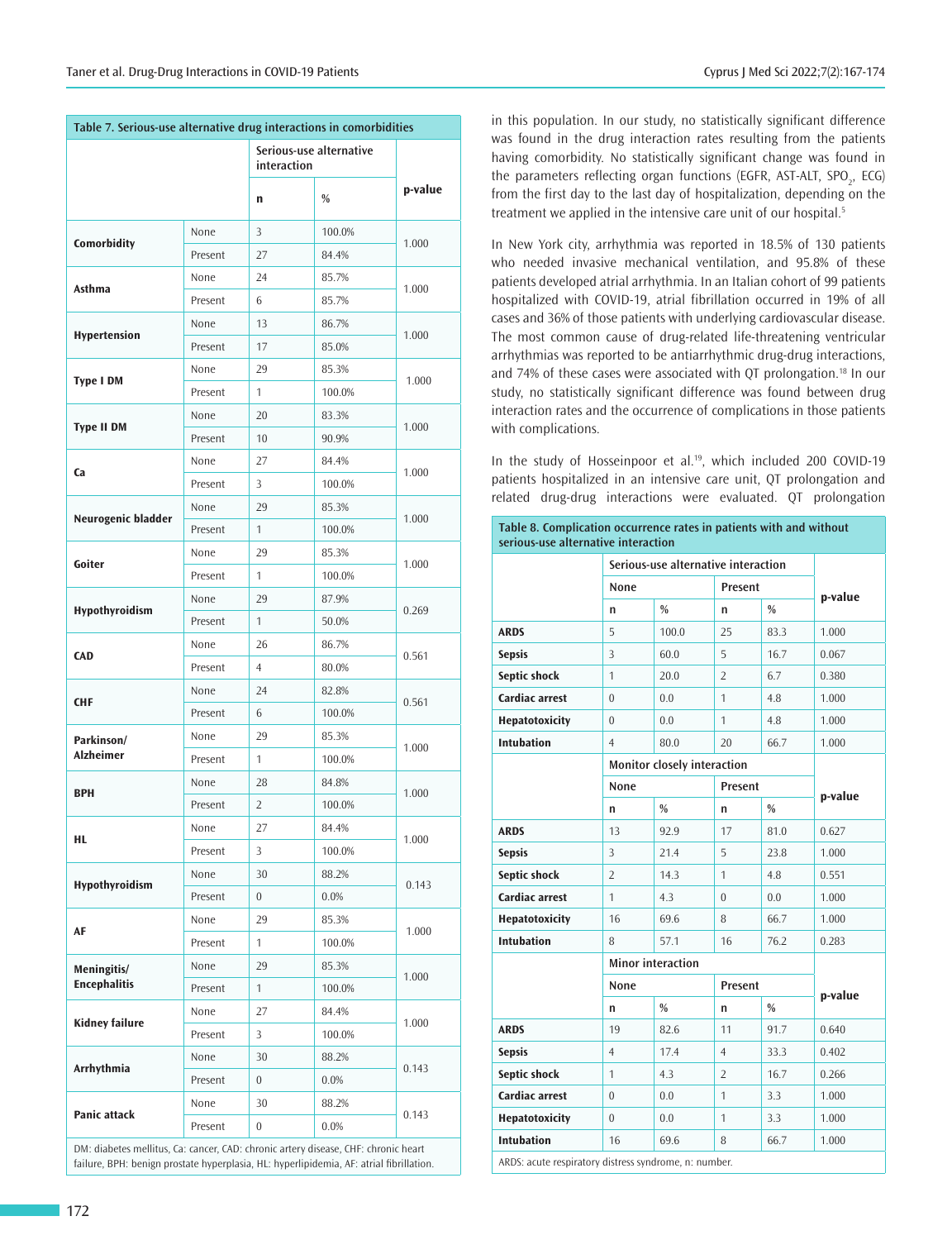occurred in 10.7% of patients. In a cohort of 138 COVID-19 patients in Wuhan, China, 44% of patients in the intensive care unit and 17% of all patients developed cardiac arrhythmias. Sudden cardiac arrests both in and out of the hospital have also been reported in patients with COVID-19. In a cohort study of 90 patients with COVID-19, those who received a combination of hydroxychloroquine and azithromycin had more QT interval prolongation than those who received hydroxychloroquine alone. Frequent electrocardiographic evaluation should be strongly considered in those patients with COVID-19 treated with hydroxychloroquine and/or azithromycin.<sup>20</sup> In our study, as a result of the simultaneous use of hydroxychloroquine and azithromycin, QT Prolongation was found to be the most common (32.7%) intervention to be followed. ECGs of all our patients were monitored and it was observed that QT prolongation did not occur in any of them.

In the study conducted by Surmelioglu and Demirkan<sup>21</sup> making suggestions about the drugs used on COVID-19 patients in intensive care units in Turkey, it was argued that polypharmacy and comorbidities increase the risk of occurrence of drug interactions. Additionally, organ dysfunctions associated with COVID-19 may affect the severity of drug interactions. Some of their suggestions include: dose adjustment, alternative drug use or drug monitoring in cases where lopinavir and ritonavir are used together; follow-up of the patient by electrocardiography and discontinuation when the clinical situation requires in cases when lopinavir, ritonavir, hydroxychloroquine and azithromycin are used in combination or with other drugs that prolong the QT interval; and dose adjustment due to the risk of increased concentrations of these drugs in the simultaneous use of hydroxychloroquine and amiodarone, dabigatran, edoxaban and immunosuppressants. Therapeutic level follow-up of drugs is among the fundamental suggestions based on the concerns that azithromycin may increase the concentrations of some drugs when used with certain narrow therapeutic index drugs such as digoxin, theophylline and warfarin despite its low drug interaction potential. The drug interaction potential of favipiravir has been found, albeit low, with the simultaneous use of theophylline and paracetamol.<sup>21</sup>

In the study by Brandariz-Nuñez et al.<sup>22</sup>, which included 361 COVID-19 patients, a total of 369 potential interactions were recorded with 52 different drugs. 20.92% of these interactions are drug combinations that should be avoided. Among the results found were that 20.92% of interactions are combinations of drugs that should be avoided, 63.32% should consider treatment changes, and the remaining 15.76% require follow-up. In our study, the combination of drugs that should be avoided and alternative drugs that can be preferred was determined to be the most common for the combination of azithromycin and enoxaparin (37.14%).

Similarly to the study of Jyotsna and Hemalatha<sup>23</sup>, in our study, serioususe alternative interaction was found in 85.7% of our patients, monitor closely interaction in 60% and minor interaction in 34.3%. Serious-use alternative interactions which recorded the highest rates of occurrence were hydroxychloroquine and azithromycin with 48.57%; enoxaparin and azithromycin with 37.14%; Paracetamol and favipiravir with 25.71%; metoprolol and hydroxychloroquine with 17.14%; Insulin and hydroxychloroquine with 14.29%; Rocuronium and hydroxychloroquine with 14.29%; Amlodipine and azithromycin with 11.43%, amlodipine and hydroxychloroquine with 11.43%; and furosemide and hydroxychloroquine with 11.43%.<sup>23</sup>

#### **Limitations of the Study**

Our study has several limitations. It is a single-center study with a relatively low number of patients. The patients were not randomized

for treatment but were categorized according to severity when allocated to different therapeutic regimens.

## **CONCLUSION**

Polypharmacy, which is inevitable when the treatment for COVID-19 is added to the treatment of chronic disease conditions in patients diagnosed with COVID-19, is the most important factor that causes drugdrug interactions. Our knowledge on potential drug-drug interactions that may be caused by other drugs used in the management of COVID-19, especially antiviral drugs, is limited. It is assumed that drugdrug interactions and the problems they cause are associated with poor clinical outcomes. In order to manage these risks, interventions such as drug dosage adjustment, drug change and the monitoring of parameters that may indicate drug side effects in the patient may be necessary. Therefore, awareness of drug-drug interactions is vital.

## **MAIN POINTS**

- ARDS and sepsis, which are the most common complications in COVID-19 patients, are associated with longer intubation times.
- Serious-use alternative interaction was detected in the majority of COVID-19 patients in their treatment applied in the ICU.
- Drug-drug interactions caused by polypharmacy and complications in patients are associated with poor clinical response.
- Awareness of drug-drug interactions is vital in COVID-19 patients.

### **ETHICS**

**Ethics Committee Approval:** The study was approved by the research Ethics Committee of the İstanbul Medipol University (10840098- 604.01.01-E.17838).

**Informed Consent:** Retrospective study.

**Peer-review:** Externally peer-reviewed.

#### **Authorship Contributions**

Concept: N.T., B.Ş., D.K., C.E., Design: N.T., B.Ş., D.K., C.E., Supervision: D.K., C.E., Data Collection and/or Processing: N.T., B.Ş., D.K., C.E., Analysis and/or Interpretation: N.T., B.Ş., D.K., C.E., Literature Search: N.T., B.Ş., D.K., C.E., Writing: N.T., B.Ş., D.K., C.E., Critical Review: N.T., B.Ş., D.K., C.E.

#### **DISCLOSURES**

**Conflict of Interest:** No conflict of interest was declared by the authors.

**Financial Disclosure:** The authors declared that this study had received no financial support.

#### **REFERENCES**

- 1. Petrilli CM, Jones SA, Yang J, Rajagopalan H, O'Donnell L, Chernyak Y, et al. Factors associated with hospital admission and critical illness among 5279 people with coronavirus disease 2019 in New York City: prospective cohort study. BMJ. 2020; 369: m1966.
- 2. Pascarella G, Strumia A, Piliego C, Bruno F, Del Buono R, Costa F, et al. COVID-19 diagnosis and management: a comprehensive review. J Intern Med. 2020; 288(2): 192-206.